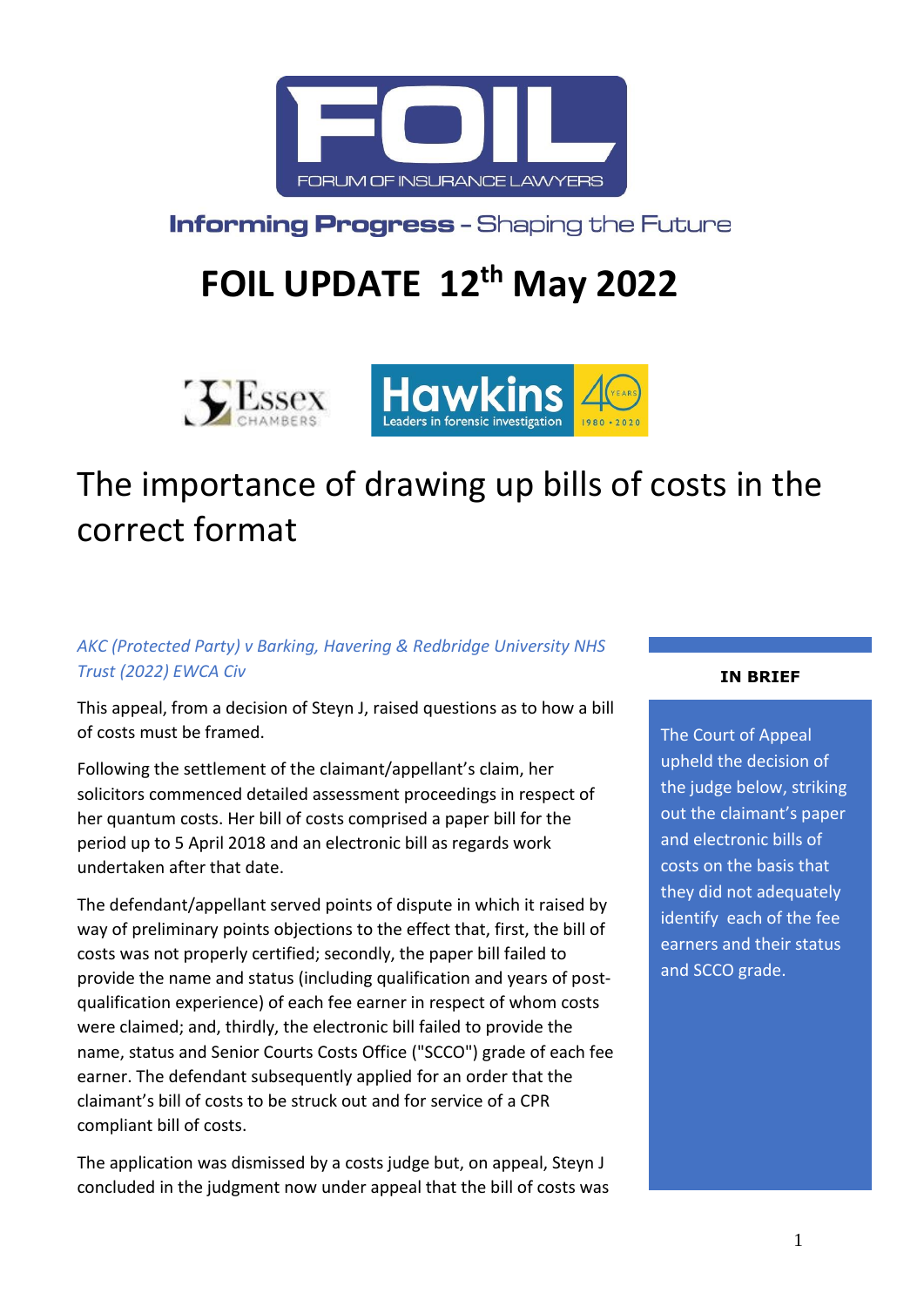not duly certified and that neither the paper bill nor the electronic bill contained all the necessary information about fee earners. In the circumstances, Steyn J struck out the existing bill of costs and ordered the claimant to serve a replacement which complied with the Civil Procedure Rules.

The claimant served a new bill of costs in pursuance of Steyn J's order, but by the present appeal, she challenged Steyn J's decision in so far as she held that the original bill was deficient in the information it gave about fee earners. The claimant no longer pursued the certification issue.

The Court of Appeal reviewed the framework for bills of costs under CPR 44.4, CPR 44.7 and PD47 and dismissed the claimant's appeal.

### The paper bill

The first question which arose in relation to the paper bill was whether fee earners should have been named. Whilst Newey LJ found a paper bill did not strictly have to include fee earner names, it was desirable that they should be. Doing so can be of help to both the paying party and the court, and it was hard to think of a good reason for withholding the identity of fee earners. Steyn J had been right that a paper bill must state any professional qualification of a fee earner and, unless the SCCO grade was given, the years of post-qualification experience. It followed that Steyn J was also correct that the paper bill did not fully meet the requirement to give fee earners' status. The references in the paper bill to solicitors' "Years Experience" could, be taken to refer to postqualification experience and, on that basis, the bill sufficiently stated the "status" of "Solicitor 1" and "Solicitor 2". Nor did any problem arise in relation to the "Others" or "Paralegal (Special Damages, Sheffield Based Fee Earner)" who could be assumed not to have had any professional qualification. However, the claimant was proceeding on the basis that a "Partner" justified a high hourly rate without either confirming that the "Partner" had a professional qualification or stating the number of years of post-qualification experience. To this extent the paper bill failed to comply with paragraph 5.11(2) of Practice Direction 47.

# The electronic bill

Paragraph 5.A1 of Practice Direction 47 introduced Precedent S, and worksheet 5 of Precedent S included columns headed "LTM", "LTM Name", "LTM Status" and "LTM Grade". The existence of those columns suggested an expectation that they should be populated or, in other words, that the receiving party should provide the name, status and grade of each fee earner.

On balance, it seemed that a receiving party who elected to use the Precedent S spreadsheet format must include in his bill of costs information sufficient to enable the columns of worksheet 5 to be completed. When paragraph 5.A2 of Practice Direction 47 stated that electronic bills "may be in … Precedent S spreadsheet format", it surely could not mean that a receiving party needed to complete a Precedent S only to whatever extent he chose. It was to be inferred that a receiving party using Precedent S had to provide enough data for its worksheets to be filled in. It followed, given the columns comprised in worksheet 5 of Precedent S, that a bill adopting Precedent S must at least generally include, among other things, the "LTM Name", "LTM Status" and "LTM Grade" (which must mean SCCO grade) of each fee earner. That was not to say that a receiving party necessarily had to complete in full both the "LTM Status" and "LTM Grade" columns in worksheet 5. As Steyn J recognised in her judgment, entering fee earners' SCCO grades in the "LTM Grade" column might allow a receiving party to say relatively little in the "LTM Status" column. Recording that a fee earner was grade B, say, would without more imply that the fee earner was qualified as a solicitor or legal executive and had over four years' post qualification experience, including at least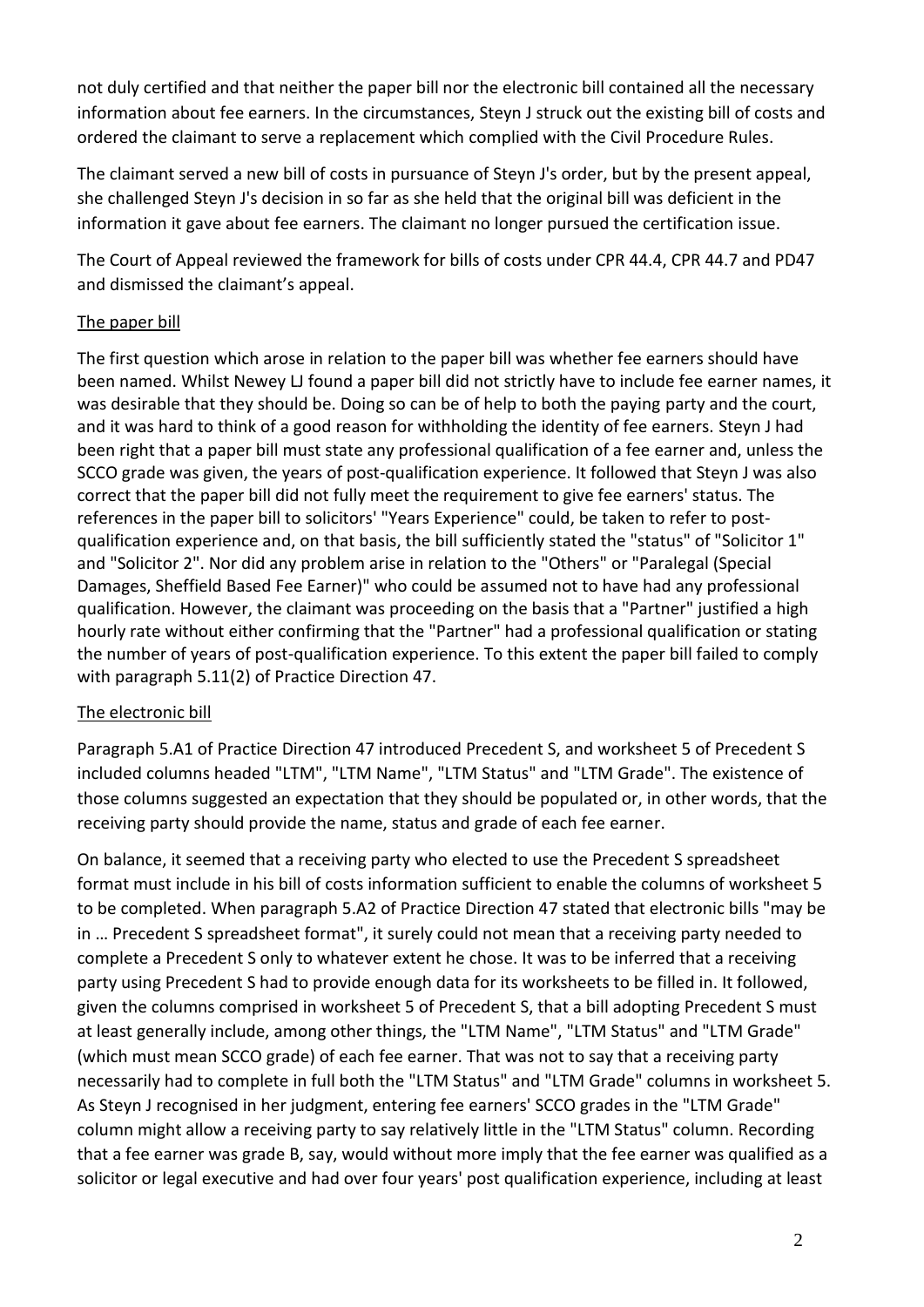four years' litigation experience. There could be no obligation to duplicate that information in the "LTM Status" column and so it may be enough to state in that column whether the individual in question's qualification was as a solicitor or as a legal executive.

Of course, an electronic bill did not have to use Precedent S but could instead be in "any other spreadsheet format" which satisfied the requirements of sub-paragraphs (a) to (e) of paragraph 5.A2 of Practice Direction 47. However, it was to be inferred that the "detail of all the work undertaken" which, in accordance with sub-paragraph (c), an electronic bill in "any other spreadsheet format" must allow a user to identify had to provide as much information as a duly completed Precedent S.

Any electronic bill, whether in Precedent S spreadsheet format or any other spreadsheet format, must include the name, the SCCO grade and, in so far as it added anything to the grade, the status of each fee earner except possibly in so far as the receiving party's solicitors may have outsourced work to an agency.

Even if the electronic bill was properly considered to be in "any other spreadsheet format", it should have contained as much information as a duly completed Precedent S and, in particular, the name, the SCCO grade and, where it added something, the status of each fee earner. It did not do so. It neither gave fee earners' names nor specified their SCCO grades. Steyn J was therefore correct, that the electronic bill failed to comply with paragraph 5.A2 of Practice Direction 47.

#### Consequences

It was very far from the case that a bill of costs which failed fully to comply with the rules should invariably be struck out, let alone treated as a nullity. Typically, a defect would, at most, warrant a lesser sanction.

In the present case, the significance of the defects in the paper and electronic bills which the claimant served was reduced by the extra information which she gave about fee earners in her points of reply to the defendant's points of dispute and in response to the its Part 18 request. Piecing together the bills, the points of reply and the Part 18 information, it was possible to work out the names of the fee earners who worked on the matter and the grades and status attributed to them.

However, even with the benefit of the points of reply and Part 18 information it was by no means always possible to say which of the 33 fee earners named in response to the Part 18 request was said to have carried out particular work. In the circumstances, Steyn J was fully entitled to decide that the appropriate course in the particular circumstances was to strike out the existing bill of costs and order the claimant to serve a replacement which complied with the Civil Procedure Rules.

**Howard Dean,** Partner and head of costs at **Keoghs** and a member of the costs SFT represented the defendant in this case and comments:

*The Court of Appeal guidance should mean that name, qualification and PQE of all fee earners are provided in all e-bills. However, there may be a few who choose not to or seek to make the bill as opaque as possible to avoid challenges being made so as to maximise costs recovery.*

The full judgment is available at: [AKC v Barking, Havering & Redbridge University Hospitals NHS](https://www.bailii.org/ew/cases/EWCA/Civ/2022/630.html)  [Trust \[2022\] EWCA Civ 630 \(10 May 2022\) \(bailii.org\)](https://www.bailii.org/ew/cases/EWCA/Civ/2022/630.html)